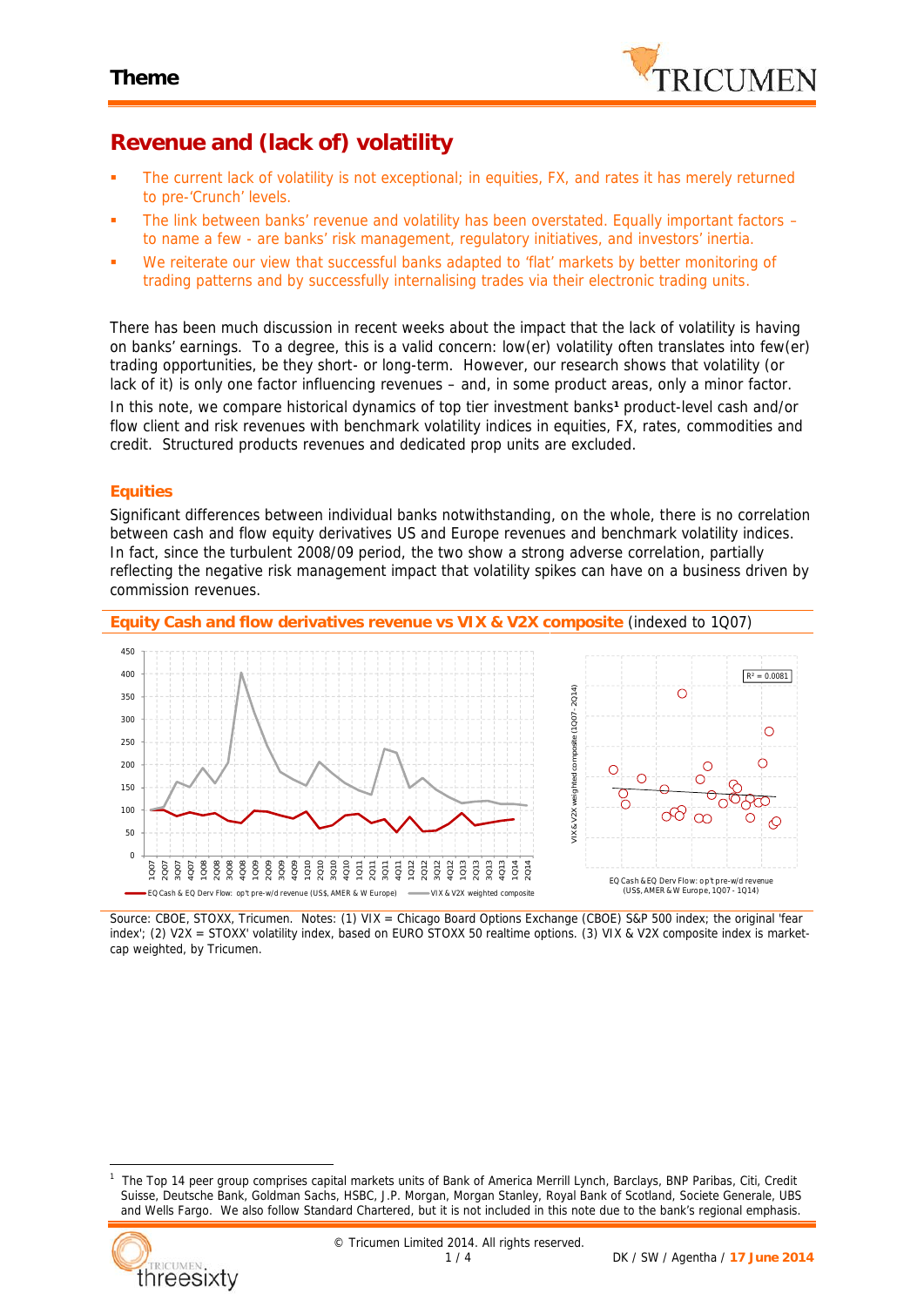### **Theme**



### **Foreign Exchange**

Adding to the impact of margin compression, the dearth of volatility – initially driven by the actions of central banks to stabilise their economies - is now feeding on itself. In expecting the calm markets to persist (e.g. major currency pairs to continue trading within tight ranges) investors are understandably hesitant to take major positions. A rise in interest rates and/or divergence between central banks' monetary policies and communication may provide a welcome boost to volatility.



*Source: CBOE, Deutsche Bank, J.P.Morgan, Tricumen. Notes: (1) EVZ = CBOE EuroCurrency Volatility Index ("Euro VIX") measures the market's expectation of 30-day volatility of the \$US/Euro exchange rate. Data: from 1-Nov-07. (2) CVIX = Deutsche Bank FX volatility index; it is based on 3-month implied volatility in nine major currency pairs. (3) JMPVXYG7 = J.P.Morgan G7 FX volatility index.*

### **Rates**

As with FX, the rate markets have seen volatility fall to levels last seen at the start of 2007. Undoubtedly this has been caused the actions of central banks such as quantitative easing and, in some cases 'forward guidance', which has led investors to expect that interest rates will remain low for some time. While rates revenue and volatility are reasonably well coordinated, other factors influencing revenues include central clearing, the impact of new capital regimes and risk management issues at some banks.



*Source: CBOE, Tricumen. Note: SRVX = CBOE volatility index of IR swaps; it is based on 1-year swaptions on 10-year US\$ interest rate swaps.*

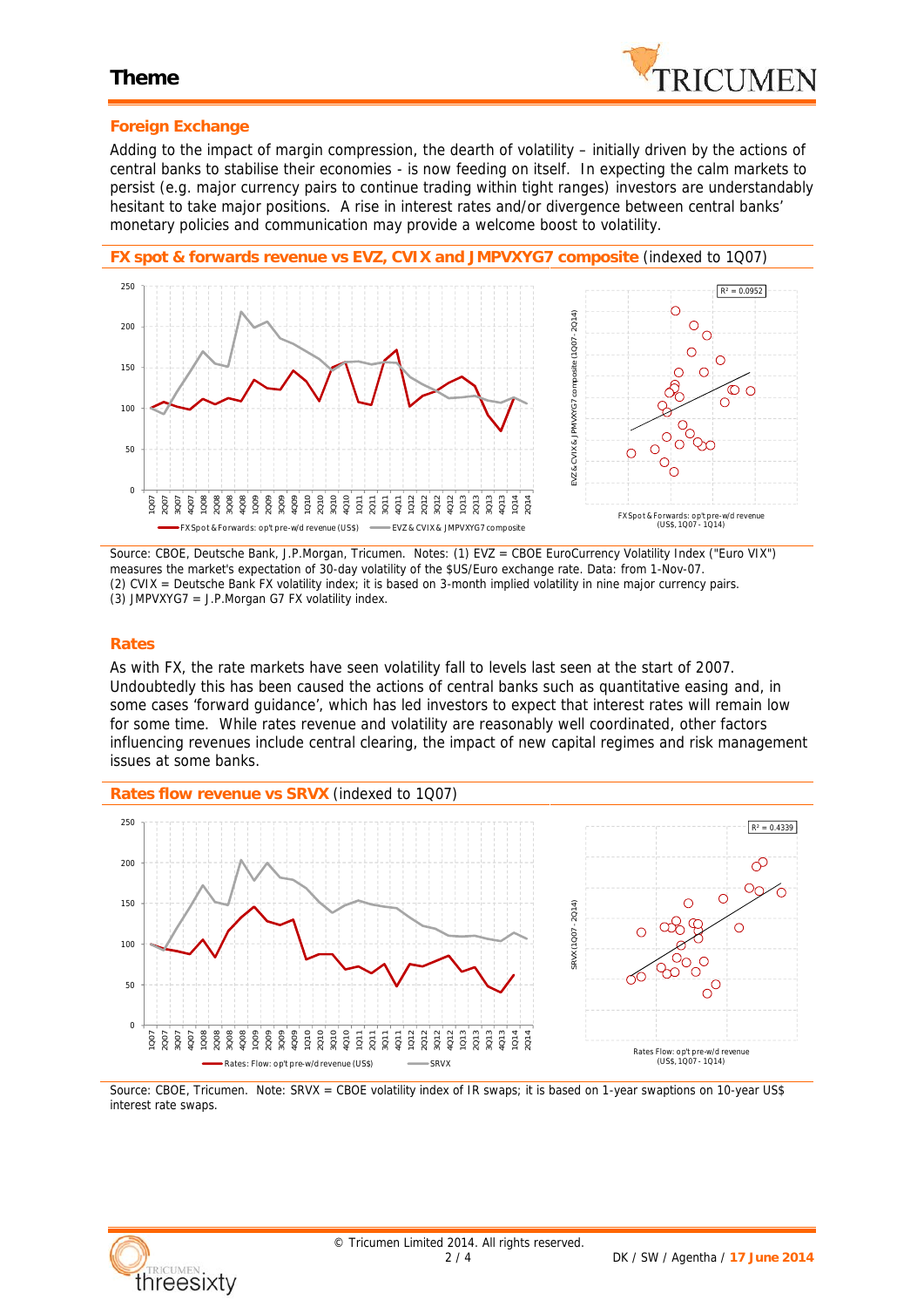

### **Theme**

### **Commodities**

In commodities, we utilise CBOE's OVX ('Oil VIX') and GVZ ('Gold VIX'), weighted to banks' earnings from trading in these two products, and excluding prop revenue and revenue from some physical holdings. This analysis is not complete: revenue from oil and gold trading hardly encompasses the full revenue 'wallet', and a decline in banks' aggregate revenue in recent times was amplified by a number of key players reducing their commodities operations under regulatory pressure. Nevertheless, there is a clear link between revenue and volatility indices: the lack of volatility drives away trading clients (e.g. hedge funds) and oil producers and consumers, which have little incentive in lock-in prices.



*Source: CBOE, Tricumen. Notes: (1) OVX = CBOE Crude Oil ETF Volatility Index ('Oil VIX'). Data: from 1-May-07. (2) GVZ = CBOE Gold ETF Volatility Index ("Gold VIX"). Data: from 3-June-08. (3) The composite index is revenue-weighted, by Tricumen.*

### **Credit**

Perhaps unsurprisingly, volatility spikes have negatively impacted the credit markets and the period of the Eurozone crisis - with its associated high volatility - proved a deterrent to investors from European bond markets. As Eurozone stabilised and volatility/CDS indices declined, investors saw bonds (and high yield bonds in particular) as a way of escaping the low returns in other asset classes. In short, in a market where the risk is not 'only' a fall in prices but also a risk of default, too much volatility can kill liquidity: in credit markets, the 'temperature' has to be just right.



*Source: S&P/ISDA, Tricumen. Note: CDS shown here is the weighted composite of S&P/ISDA CDS indices for U.S. High Grade; U.S. High-Yield; and European Banks Select 15 (from 2Q12).*